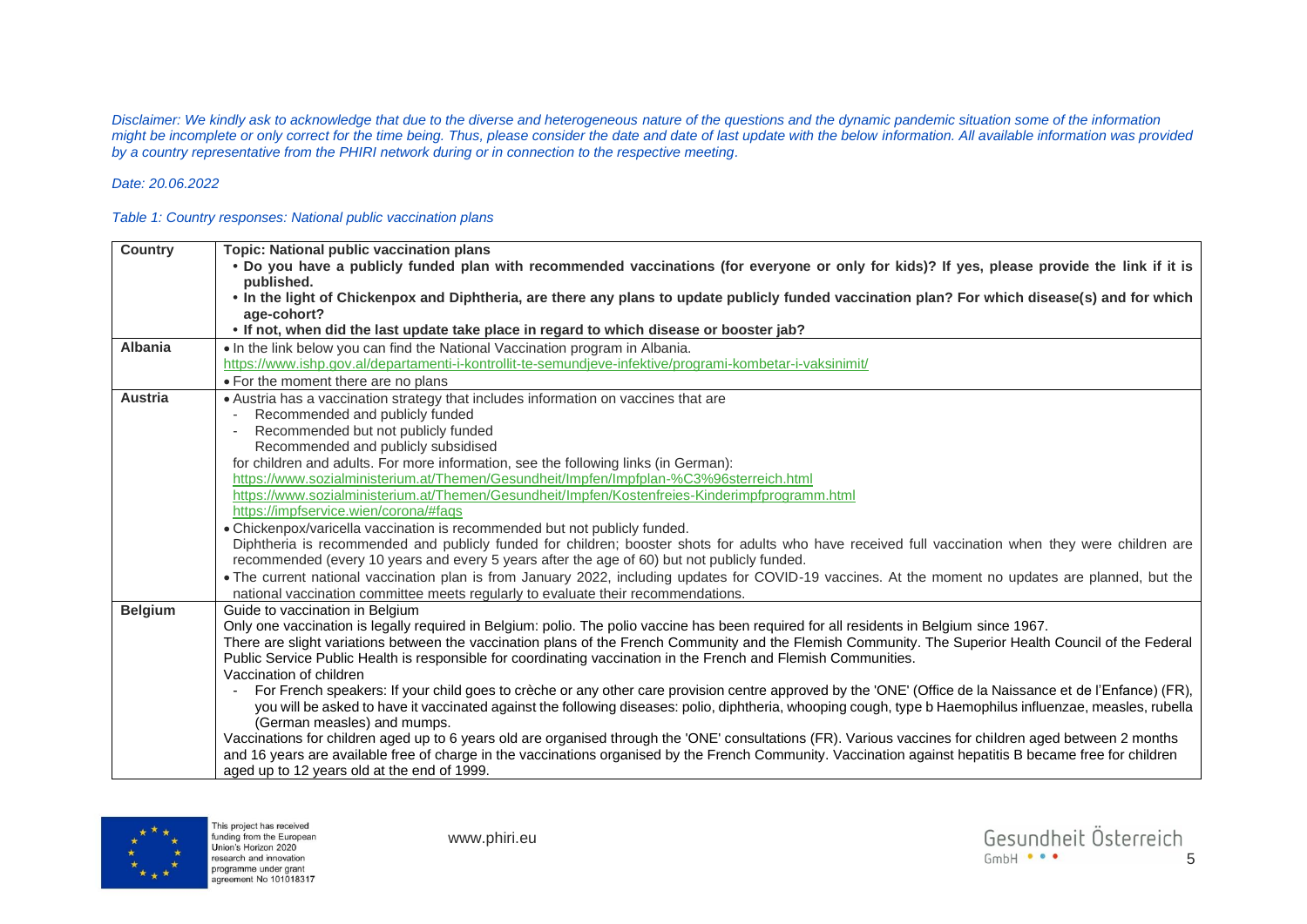|                 | For Dutch speakers: 'Kind & Gezin', the Flemish childhood and family organisation, recommends the following vaccinations: polio, diphtheria, whooping<br>cough, type b Haemophilus influenzae, hepatitis B, measles, rubella (German measles) and mumps. For more information on vaccinations, visit the Kind |
|-----------------|---------------------------------------------------------------------------------------------------------------------------------------------------------------------------------------------------------------------------------------------------------------------------------------------------------------|
|                 | & Gezin website (NL).                                                                                                                                                                                                                                                                                         |
|                 | Based on the advice of the Superior Health Council (CSS), the Wallonia-Brussels Federation has drawn up a vaccination calendar listing the compulsory and<br>recommended vaccinations, as well as the ages at which they must be carried out.                                                                 |
|                 | https://www.vaccination-info.be/contre-quelles-maladies-et-quand-se-faire-vacciner/                                                                                                                                                                                                                           |
|                 | https://www.health.belgium.be/fr/avis-8807-vaccination-contre-la-diphterie-le-tetanos-et-la-coqueluche-enfants-fiche                                                                                                                                                                                          |
|                 | https://www.health.belgium.be/sites/default/files/uploads/fields/fpshealth_theme_file/css_avis_9212_varicelle_veerle_a5.pdf (2017)                                                                                                                                                                            |
| <b>Bulgaria</b> | https://www.mh.government.bg/bg/informaciya-za-grazhdani/imunizacii/                                                                                                                                                                                                                                          |
|                 | Bulgaria has also a specific vaccination plan for COVID-19:                                                                                                                                                                                                                                                   |
|                 | · https://www.mh.government.bg/bg/novini/aktualno/nacionalen-plan-za-vaksinirane-sreshu-covid-19-v-r/                                                                                                                                                                                                         |
| Croatia         | • Croatia has a national programme on mandatory and recommended vaccination with yearly revisions                                                                                                                                                                                                             |
|                 | https://www.hzjz.hr/sluzba-epidemiologija-zarazne-bolesti/provedbeni-program-cijepljenja-za-2022-godinu/                                                                                                                                                                                                      |
|                 | . Diphtheria is part of our national compulsory vaccination program, but the chickenpox vaccine is only included in the optional program.                                                                                                                                                                     |
| <b>Estonia</b>  | · https://ta.vaktsineeri.ee/en/vaccinating-children/schedule                                                                                                                                                                                                                                                  |
|                 | Influenza is free of charge for 65+ (not in the schedule at moment)                                                                                                                                                                                                                                           |
|                 | For COVID-19 is own Schedule, changes are made on ongoing basis according to epidemiological situation and development of vaccines.                                                                                                                                                                           |
|                 | . Diphtheria is in the schedule (3 months; 4,5 months; 6 months; 1,5-2years; 6-7 years; 15-17 years; adults every 10 years). Chickenpox is not in schedule.                                                                                                                                                   |
|                 | • New vaccination plan has been under discussion.                                                                                                                                                                                                                                                             |
|                 | HPV (2018)                                                                                                                                                                                                                                                                                                    |
|                 | Influenza for 65+ (since 2021, 2022-2023 is plan add 60+), is plan to integrate to schedule.                                                                                                                                                                                                                  |
| <b>Finland</b>  | • Finland has a national vaccination programme (https://thl.fi/en/web/infectious-diseases-and-vaccinations/information-about-vaccinations/finnish-national-                                                                                                                                                   |
|                 | vaccination-programme                                                                                                                                                                                                                                                                                         |
|                 | · Both chickenpox (varicella) and diphtheria are part of our national vaccination programme. Please, see details of ages covered at                                                                                                                                                                           |
|                 | https://thl.fi/en/web/infectious-diseases-and-vaccinations/information-about-vaccinations/vaccination-programme-for-children-and-adults                                                                                                                                                                       |
| Germany         | In Germany, vaccinations that are publicly recommended by the STIKO are usually included in the vaccination guidelines of the Joint Federal Grant. There,<br>the assumption of costs by the statutory health insurers is regulated. This applies to vaccinations in childhood as well as in adulthood.        |
|                 | The current recommendations of the STIKO (including varicella and diphtheria) can be found here:                                                                                                                                                                                                              |
|                 | https://www.rki.de/DE/Content/Kommissionen/STIKO/Empfehlungen/Impfempfehlungen_node.html                                                                                                                                                                                                                      |
| <b>Ireland</b>  | • Yes, Ireland has a publicly funded vaccination plan in Ireland. This is based on the advice of the National Immunisation Advisory Committee. The committee's                                                                                                                                                |
|                 | recommendations are based on the prevalence of the relevant disease in Ireland and international best practice in relation to immunisation. It makes                                                                                                                                                          |
|                 | recommendations on vaccination policy to the Department of Health. The NIAC continues to revise recommendations to allow for the introduction of new                                                                                                                                                          |
|                 | vaccines in Ireland and to keep abreast of changes in the patterns of disease. Therefore, the immunisation schedule will continue to be amended over time.                                                                                                                                                    |
|                 | In Ireland, all vaccines administered through the National Immunisation programme are provided free of charge.                                                                                                                                                                                                |
|                 | The Primary Childhood Immunisation Schedule can be viewed here: https://www.hse.ie/eng/health/immunisation/pubinfo/pcischedule/immschedule/                                                                                                                                                                   |
|                 | The School based Immunisation Programme is available to view here: https://www.hse.ie/eng/health/immunisation/pubinfo/schoolprog/                                                                                                                                                                             |
|                 | Further details relating to Ireland's National Immunisation Programmes are available to view via the HSE's website through the following link:                                                                                                                                                                |
|                 | https://www.hse.ie/eng/health/immunisation/                                                                                                                                                                                                                                                                   |
|                 | . Diphtheria Vaccine: In Ireland, three doses of a vaccine containing diphtheria toxoid (contained in the '6 in 1' vaccine) are given during the first year of life                                                                                                                                           |
|                 | (primary immunization), a booster is given at 4-5 years of age and another booster at 11-14 years of age. All vaccines now used in Ireland to boost protection                                                                                                                                                |
|                 | against tetanus also contain a booster vaccine for diphtheria.                                                                                                                                                                                                                                                |

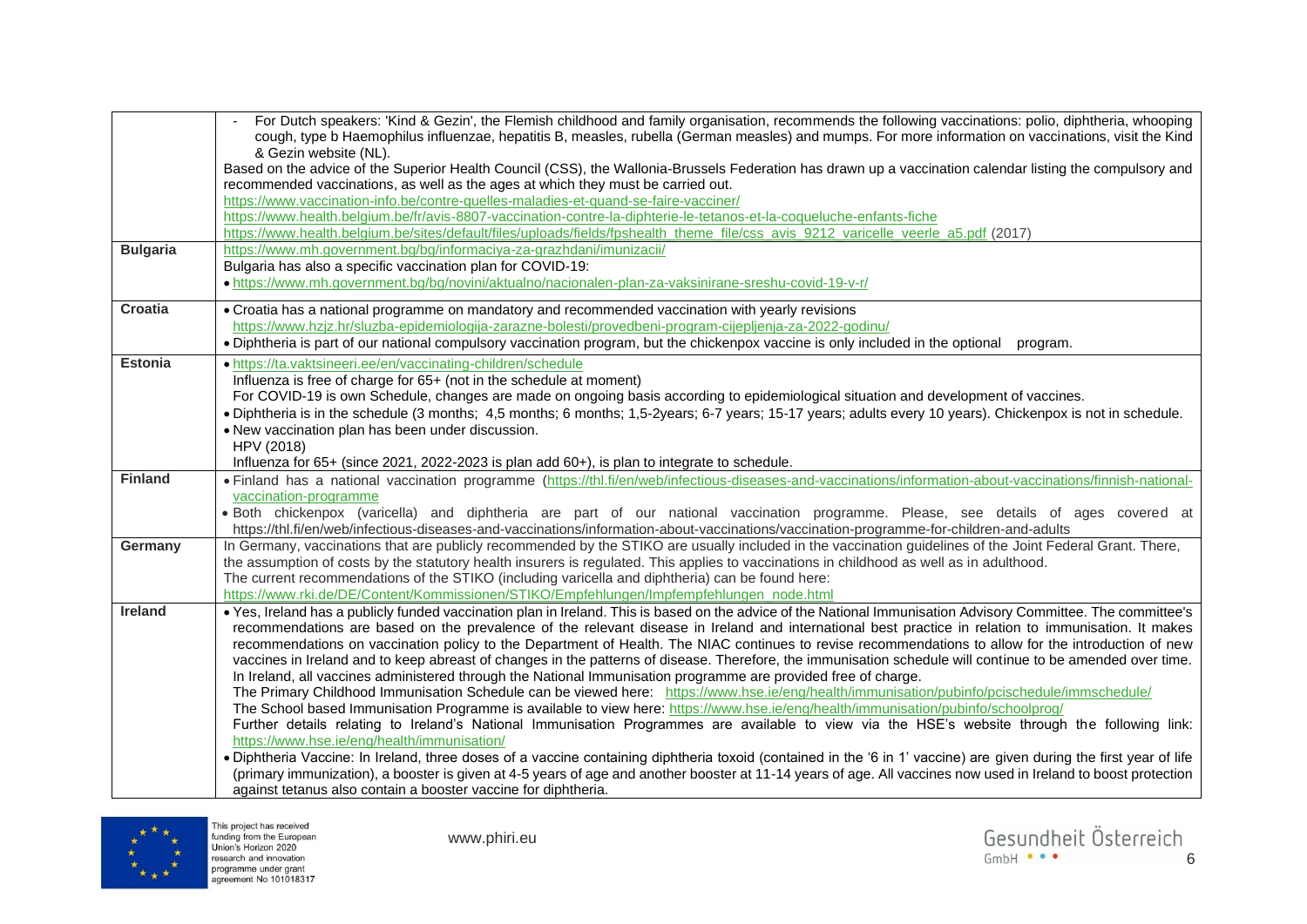|               | Chickenpox Vaccine: Varicella vaccination is not currently included as part of the routine childhood immunisation schedule. The Varicella Zoster Vaccine was<br>proposed for a Health Technology Assessment (HTA) by the Department of Health in December 2019. HIQA's HTA prioritisation process, due to be completed<br>in Q1 2020, was paused as the HTA team was diverted to provide evidence synthesis to support the Covid-19 vaccination programme. This topic was |
|---------------|---------------------------------------------------------------------------------------------------------------------------------------------------------------------------------------------------------------------------------------------------------------------------------------------------------------------------------------------------------------------------------------------------------------------------------------------------------------------------|
|               | subsequently considered by HIQA during the 2021 prioritisation process and was prioritised for inclusion in the HIQA HTA work programme for 2021/2022.<br>This HTA is currently underway and is expected to be completed in 2022. On completion, the outcome of the HTA will form the basis of decision making in                                                                                                                                                         |
|               | relation to the inclusion or otherwise of the varicella vaccine in the National Immunisation programme.                                                                                                                                                                                                                                                                                                                                                                   |
| Italy         | . Italy has a 'National vaccination prevention plan' for every one (in Italian language): https://www.trovanorme.salute.gov.it/norme/dettaglioAtto?id=58185                                                                                                                                                                                                                                                                                                               |
|               | Related to COVID-19 pandemic, Italy has elaborated also a specific 'Covid-19 vaccine plan':                                                                                                                                                                                                                                                                                                                                                                               |
|               | (https://www.salute.gov.it/portale/nuovocoronavirus/dettaglioContenutiNuovoCoronavirus.jsp?lingua=italiano&id=5452&area=nuovoCoronavirus&menu=vu                                                                                                                                                                                                                                                                                                                          |
|               | oto                                                                                                                                                                                                                                                                                                                                                                                                                                                                       |
|               | . Both chickenpox (varicella) and diphtheria are part of the Italian 'National vaccination prevention plan'; you can find details for doses and ages at the<br>following link (in Italian language):                                                                                                                                                                                                                                                                      |
|               | https://www.salute.gov.it/portale/vaccinazioni/dettaglioContenutiVaccinazioni.jsp?id=4829&area=vaccinazioni&menu=vuoto.                                                                                                                                                                                                                                                                                                                                                   |
| Latvia        | • Latvia has a national programme on mandatory and recommended vaccination: https://likumi.lv/ta/en/en/id/11215-vaccination-regulations                                                                                                                                                                                                                                                                                                                                   |
|               | · Diphtheria is part of our national vaccination program (combined vaccine against diphtheria, tetanus, pertussis) as varicella (Vaccination against varicella                                                                                                                                                                                                                                                                                                            |
|               | for children at the age of 15 months shall be commenced from 2 January 2008. Vaccination against varicella for 7-year-old children (second dose) shall be                                                                                                                                                                                                                                                                                                                 |
|               | commenced from 1 January 2019.) according to the Vaccination Regulations (https://likumi.lv/ta/en/en/id/11215-vaccination-regulations)                                                                                                                                                                                                                                                                                                                                    |
| <b>Norway</b> | All information about the programme is here: https://www.fhi.no/en/id/vaccines/childhood-immunisation-programme/                                                                                                                                                                                                                                                                                                                                                          |
| <b>Poland</b> | . Poland has got a national vaccination programme. Here is the link to the programmme for 2022 https://www.gov.pl/web/gis/program-szczepien-                                                                                                                                                                                                                                                                                                                              |
|               | ochronnych-na-rok-2022 and the infographic (in Polish) of the vaccination calendar https://szczepienia.pzh.gov.pl/kalendarz-szczepien-2022-2/                                                                                                                                                                                                                                                                                                                             |
|               | . Both chickenpox and diphtheria are part of our national vaccination programme. Chickenpox is a recommended vaccination, whereas diphtheria is a                                                                                                                                                                                                                                                                                                                         |
|               | mandatory vaccination. Both are publicly funded.                                                                                                                                                                                                                                                                                                                                                                                                                          |
| Portugal      | Vaccination Programme (in Portuguese): https://www.sns24.gov.pt/tema/vacinas/programa-nacional-de-vacinacao/                                                                                                                                                                                                                                                                                                                                                              |
| Romania       | • There is a national programme on mandatory and recommended vaccination:                                                                                                                                                                                                                                                                                                                                                                                                 |
|               | https://insp.gov.ro/centrul-national-de-supraveghere-si-control-al-bolilor-transmisibile-cnscbt/calendarul-national-de-vaccinare/                                                                                                                                                                                                                                                                                                                                         |
|               | . Diphtheria is part of our national compulsory vaccination program, but the chickenpox vaccine is only included in the optional program                                                                                                                                                                                                                                                                                                                                  |
| Slovakia      | . Our vaccination plan is mandatory and reimbursed. Displayed on PUBLIC HEALTH AUTHORITY page:                                                                                                                                                                                                                                                                                                                                                                            |
|               | https://www.uvzsr.sk/docs/info/ockovanie/Ockovaci kalendar pre pravidelne povinne ockovanie deti a dospelych na rok 2022.pdf                                                                                                                                                                                                                                                                                                                                              |
|               | . We stopped vaccination against chickenpox 40 years ago. Those 40+ are protected. 40- are not. We dont have the vaccine. Vaccination calendar is                                                                                                                                                                                                                                                                                                                         |
|               | updated annually. The vaccination scheduler is here: https://vaccine-schedule.ecdc.europa.eu/                                                                                                                                                                                                                                                                                                                                                                             |
| <b>Spain</b>  | . Yes, there is a national vaccination plan for everyone, kids and adults                                                                                                                                                                                                                                                                                                                                                                                                 |
|               | https://www.sanidad.gob.es/profesionales/saludPublica/prevPromocion/vacunaciones/calendario-y-coberturas/docs/CalendarioVacunacion_Todalavida.pdf                                                                                                                                                                                                                                                                                                                         |
|               | (only Spanish version)                                                                                                                                                                                                                                                                                                                                                                                                                                                    |
|               | Further information in:                                                                                                                                                                                                                                                                                                                                                                                                                                                   |
|               | https://www.sanidad.gob.es/profesionales/saludPublica/prevPromocion/vacunaciones/calendario-y-coberturas/home.htm                                                                                                                                                                                                                                                                                                                                                         |
|               | $\bullet$ No                                                                                                                                                                                                                                                                                                                                                                                                                                                              |
|               | . Chickenpox vaccine for children (2 doses) was introduced in national vaccination schedule in 2016                                                                                                                                                                                                                                                                                                                                                                       |